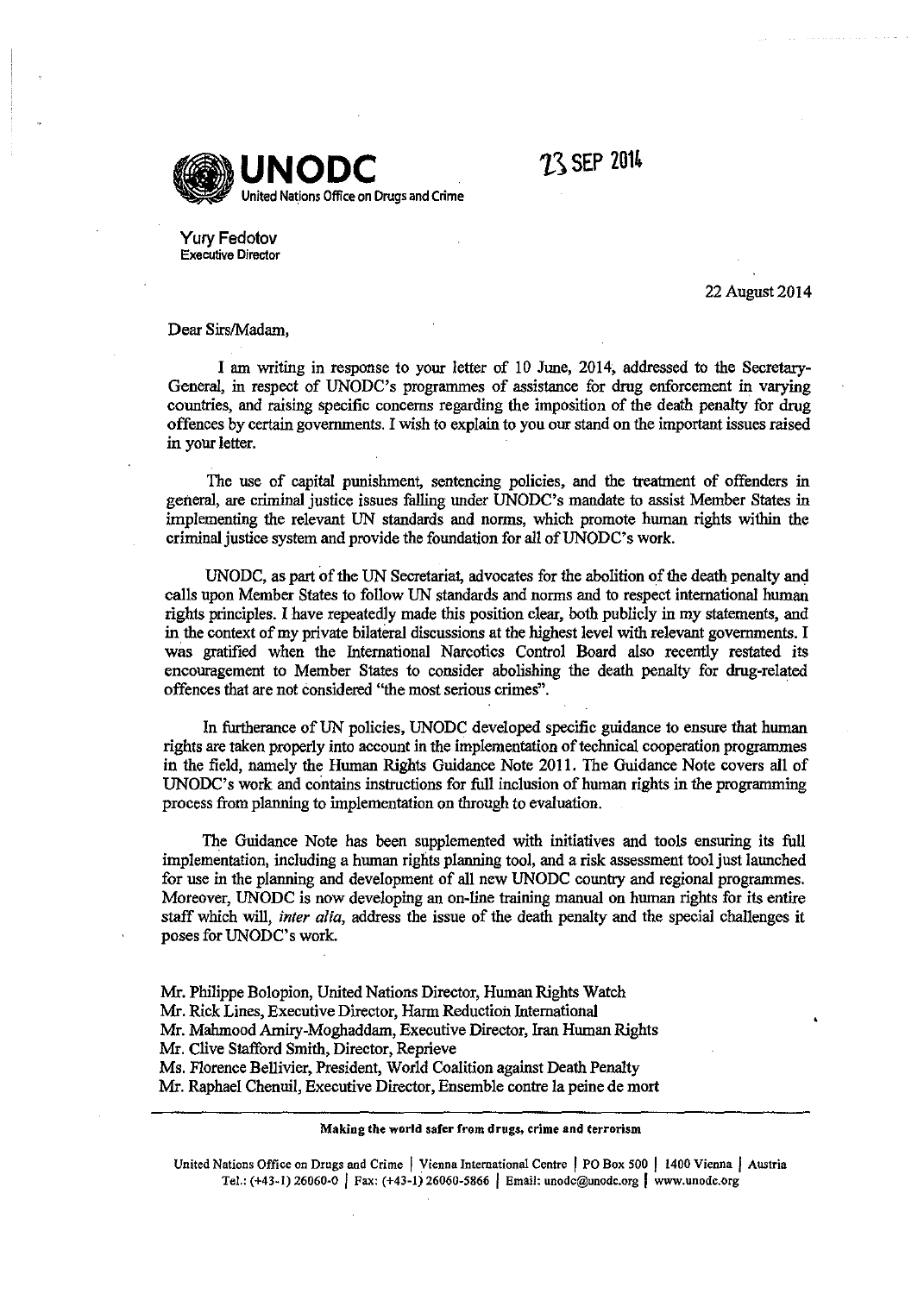Human rights risk assessments are a central part of human rights based approach to programming. The newly launched tool looks at human rights concerns across the spectrum of UNODC activities and requires a human rights assessment for any non-UN security forces supported by a UNODC programme. Human rights risk assessments, together with appropriate mitigatory and monitoring measures, are crucial for implementing the Human Rights Due Diligence Policy on UN Support to Non-UN Security Forces (HRDDP).

Human rights are now a main topic of inquiry in design and implementation of all in-depth corporate evaluation exercises. All our guidance materials and normative evaluation tools are being revised in light of human rights and gender mainstreaming to comply with the high standards set by the United Nations Evaluation Group. UNODC has designed all of these tools and initiatives to address specific human rights concerns, particularly those that have been channeled through the UN Human Rights Review and Monitoring Mechanisms, including the Human Rights Council's Universal Periodic Review and the obligation of States Parties to report periodically to the human rights treaty bodies. The application of UNODC tools we believe will lead to an enhanced programmatic response to the recommendations formulated by these mechanisms

Unfortunately, some of the countries with which UN agencies work continue to apply death penalty. The issues raised in your letter are of serious concern for all UN agencies, and by their nature of particular concern for UNODC, which has received mandates to work in these areas.

## **VIETNAM:**

UNODC's Country Programme prioritizes drug prevention and treatment and HIV/AIDs. The focus is on moving from compulsory detention centers to evidence-based and ethical treatment services in the community to build capacities to promote and protect human rights, and we can be happy with the progress achieved in this area.

UNODC's assistance to drug law enforcement entities in Viet Nam through our Country Programme has been marginal. The funding allocated to the Vietnam Country Strategy 2012- 2017 supporting law enforcement, to date, is less than 80,000 USD and none of this funding has been provided to authorities responsible for the arrests and convictions referred to in your letter. It must be further recalled that UNODC in Vietnam is not involved in direct law enforcement operations, which is the prerogative of national law enforcement agencies.

In respect of "the sentencing to death in one day of thirty people, all for drug offenses, in Vietnam" referring to a large-scale law enforcement operation leading to the trial held in Quang Ninh province earlier this year, we have no information on whether border liaison officers were involved in this operation. However, UNODC support to Quang Ninh province came only many years earlier, in 2001, with the donation by UNODC to the province of office equipment, binoculars, walkie-talkies, mobile phones, and a car and motorbikes.

Training courses for law enforcement officers at the borders of Vietnam have been provided under our Regional Programme through project PATROL. Since 2010, the mandates of border liaison offices (BLOs) in Vietnam have been expanded from drug trafficking to all forms of serious transnational organized crime including human trafficking, smuggling of migrants and the illegal trade in wildlife, timber and ozone depleting substances. Ninety officials from police, customs, border army and forestry administration received training on anti-smuggling techniques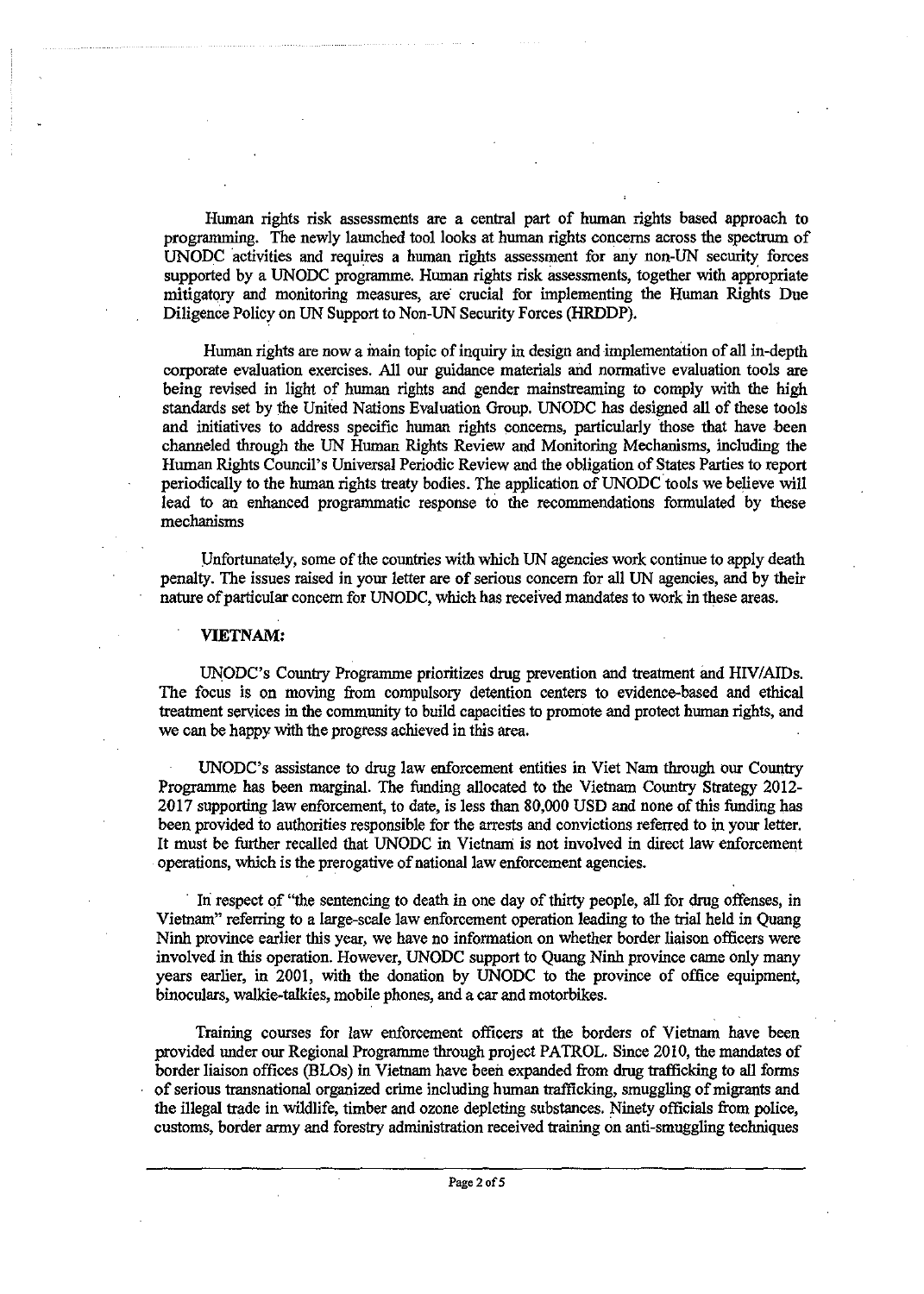mainly related to human trafficking and wildlife trafficking. Trainees were exposed to international best practices on cross border cooperation among law enforcement agencies. All presentations provided by PATROL trainers included international principles of human rights protection. These presentations were developed in 2012, with the help of UNHCHR, which provided relevant and useful information. An important portion of the course is spent in discussing with trainees the importance of treating suspects, witnesses and victims with dignity, respect, tolerance, non-violence and non-discrimination. The actual operational skills taught to the trainees- such as pro-active investigation techniques, internet-based investigations, telephone analysis, car search, surveillance techniques and interviewing best practices - are meant to increase capacity to effectively assist potential victims of human trafficking and/or smuggled migrants. The approximate cost for each of the four training courses was USD 25,000.

All of the training activities conducted under PATROL in Vietnam have taken place in the southern part of Vietnam, at the border with Cambodia. No training course has been organized yet in Quang. Ninh Province. However, the PATROL project expects to be extending its technical assistance also to the borders with Lao PDR and China. The 3 BLOs along the border with China. will receive equipment in September 2014, including computers, cameras, radios, printers, and voice recorders. Training courses ahd material on anti-smuggling techniques will be provided at the border with China by the end of 2014. These courses will contain key principles related to ensuring the protection of human rights principles in the law enforcement environment.

UNODC has in addition continued to address the issue of death penalty in Vietnam jointly with other UN agencies under the One UN framework, through improving the quality of the justice system in the direction of UN standards and norms, including the creation of a legal framework to increase the fairness of criminal proceedings and reduce the number and categories of capital crimes. In response to NGO comments concerning indicators in the Vietnam Country Programme related to drug traffickers, we have suggested to the Government that these be . changed. The recent Universal Periodic Review provided specific recommendations for Vietnam, including on the death penalty. Vietnam has accepted 182 out of 227 UPR recommendations. The Government confirmed it would consider reduction of capital punishment for econoruic and drug related offences and will ratify the Convention against Torture. The Government has also agreed to:

- improve the legal and judicial systems and national mechanisms on human rights;
- enhance education and awareness of human rights and building capacity of law enforcement in this regard; and
- participate in international human rights conventions, "observing obligations as provided in international conventions, guaranteeing rights of vulnerable groups".

UNODC, as part of the One UN in Vietnam, stands ready to continue supporting the Government in moving to a human rights-based Criminal Justice system.

## IRAN:

UNODC's engagement in Iran likewise is different than as described in your letter. UNODC's Country Programme prioritizes drug demand reduction, prevention and treatment, and HIV/AIDs; and crime, justice and corruption, budgeted at USD 8 ruillion. We also provide USD 5.5 million in assistance in the area of illicit trafficking and border management. In respect of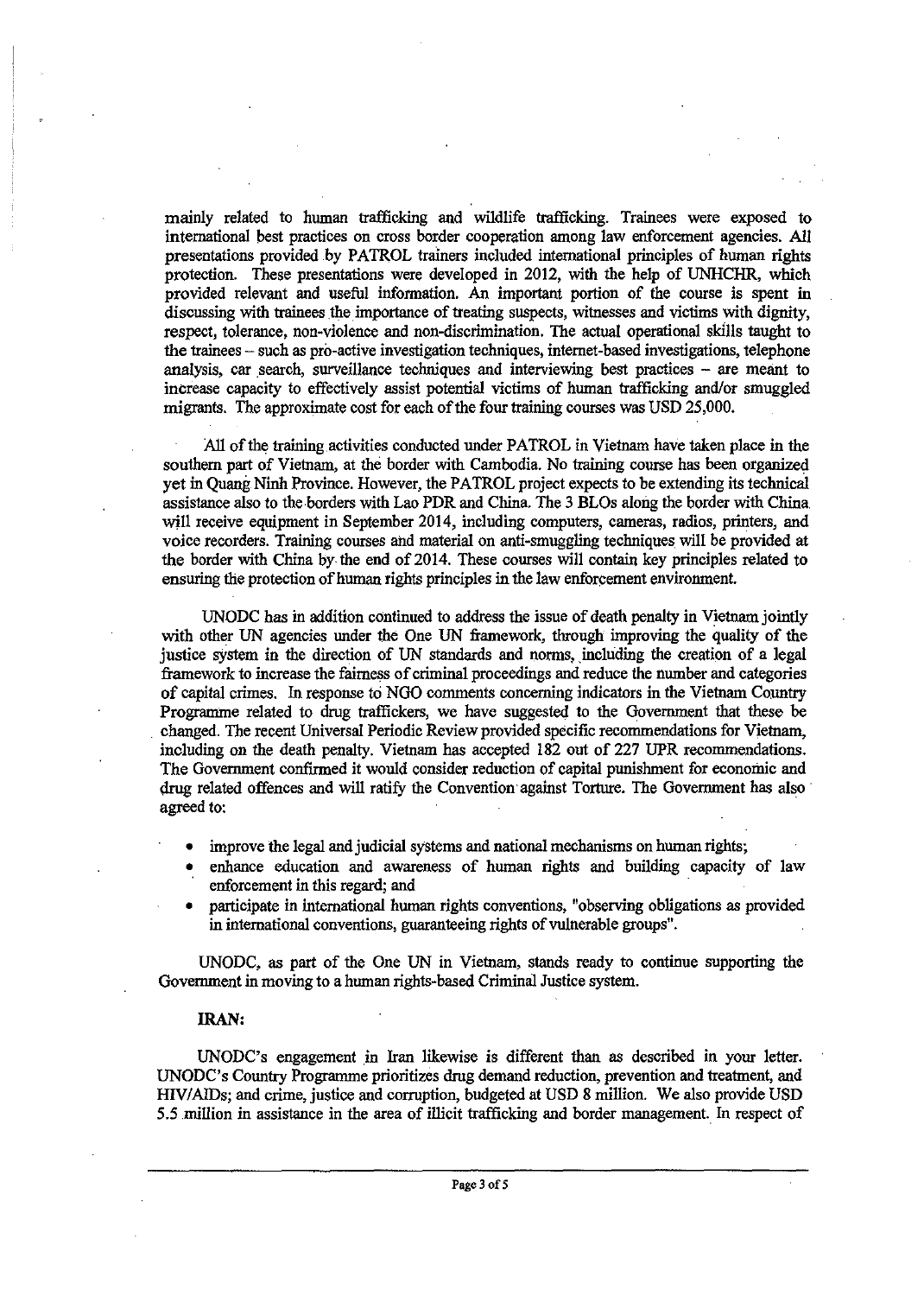drug demand reduction, prevention and HIV/AIDs, our work under the Country Programme 2011-2014 provided the following assistance, inter alia:

- Innovative drug prevention measures through development of packages for target groups, with particular emphasis on vulnerable groups like youth, women and street children.
- Training manuals on the treatment of children and adolescents, psychosocial services to women drug users, and treatment of Amphetamine Type Stimulants (ATS) use.
- Needs assessments related to reducing harms of ATS use and to women drug users.
- Increased access to HIV prevention, treatment and care services for prisoners, drug users and their sexual partners, and improved care for HIV-positive drug users.
- Community awareness-raising on drug and HIV prevention, and HIV and stigma.
- Empowerment and capacity-building of local NGOs providing drug demand and harm reduction services.

With UNODC assistance, Iran has put in place good practices on drug prevention and treatment as well as HIV prevention, Including in prison settings. All of these are in furtherance of the UN's commitment to a health-based and human right-centered response to drug abuse and HIV, and to criminal justice systems operated in accordance with UN Standards and Norms.

In respect of assistance in the area of illicit trafficking and border management, examples of our work with Iran include, inter alia:

- Support to establishment of Customs and Prisons drug detecting dogs units.
- Procurement of five sets of fiberscopes (search kits), to inspect cavities and hard access areas where caches of narcotics or other contraband could be placed.
- Enhancement of the drug-related intelligence analysis capacities.
- Engaged four Iranian drug laboratories in the International Collaborative Exercise (ICE).
- In tandem with the Regional Programme for Afghanistan and Neighbouring Countries (RP), reinforcing the overall strategy and contributing to its outcomes.
- Promoting regional and sub-regional partnership between the Iranian counter-narcotics authorities and Afghanistan and Pakistan · counterparts Within the framework of the Triangular Initiative (TI).

In implementing UNODC's activities under Iran Country Programme 2011-2014, we promoted international standards and norms, and best practices including specifically human . rights: For example, intelligence training organized by UNODC Iran for the Anti Narcotics Police (ANP) officers in 2013 had special emphasis on human rights in police investigation work. In the areas of transnational organized crime and countering the fmancing of terrorism, all the workshops, seminars and training organized by UNODC included a session on capital and corporal punishments as impediments to international cooperation in legal and law enforcement matters.

Furthermore, Iran's use of capital punishment for drug-related crimes has been the subject of many high-level discussions between myself and Iranian counterparts. In that context, I have expressed UNODC's concern over the use of capital punishment for drug-trafficking crimes, reiterated UNODC's calls for more transparency on the part of the national authorities, and for sharing data and information on the use of capital punishment for drug-related offences in Iran. I have also reminded Iranian counterparts of the serious concerns of the international donor community and international NGOs and human rights organizations on the application of capital punishment against drug offenders.